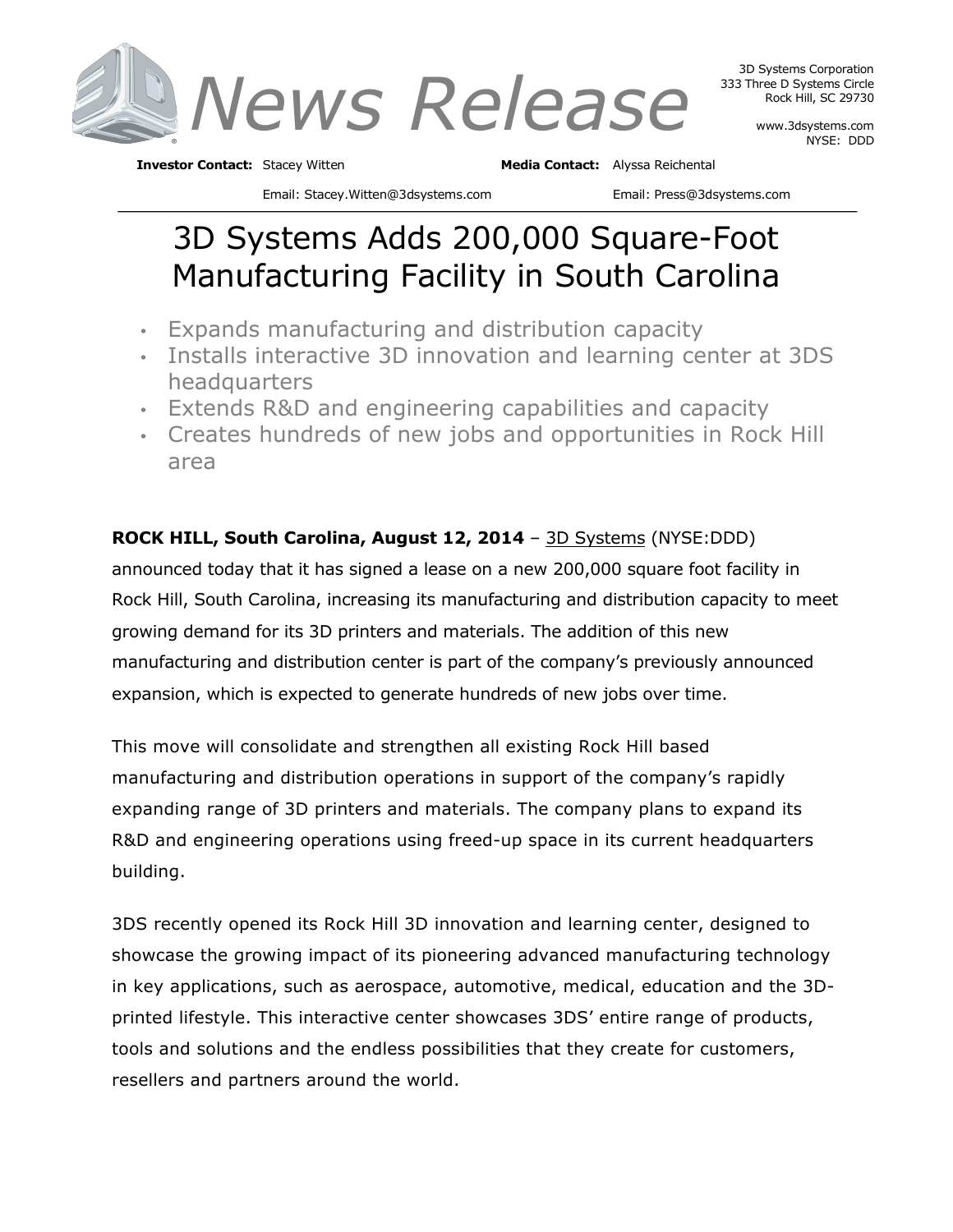

Image: Part of the Rock Hill Headquarters 3D printing interactive demonstration space showing the ProJet printer range

"Our continued Rock Hill expansion underscores our commitment to localized manufacturing, demonstrating through our actions that what is designed locally can be built locally," said Avi Reichental, President and CEO, 3DS. "This investment is in direct response to the growing demand for our professional printers."

The company expects its new facility to be fully operational during the first quarter of 2015. Those interested in job opportunities with 3DS should visit the company's careers webpage at www.3dsystems.com/careers.

###

#### **About 3D Systems**

3D Systems is pioneering 3D printing for everyone. 3DS provides the most advanced and comprehensive 3D design-to-manufacturing solutions including 3D printers, print materials and cloud sourced custom parts. Its powerful digital thread empowers professionals and consumers everywhere to bring their ideas to life in material choices including plastics, metals, ceramics and edibles. 3DS' leading healthcare solutions include integrated 3D planning and printing for personalized surgery and patient specific medical and dental devices. Its democratized 3D design and inspection